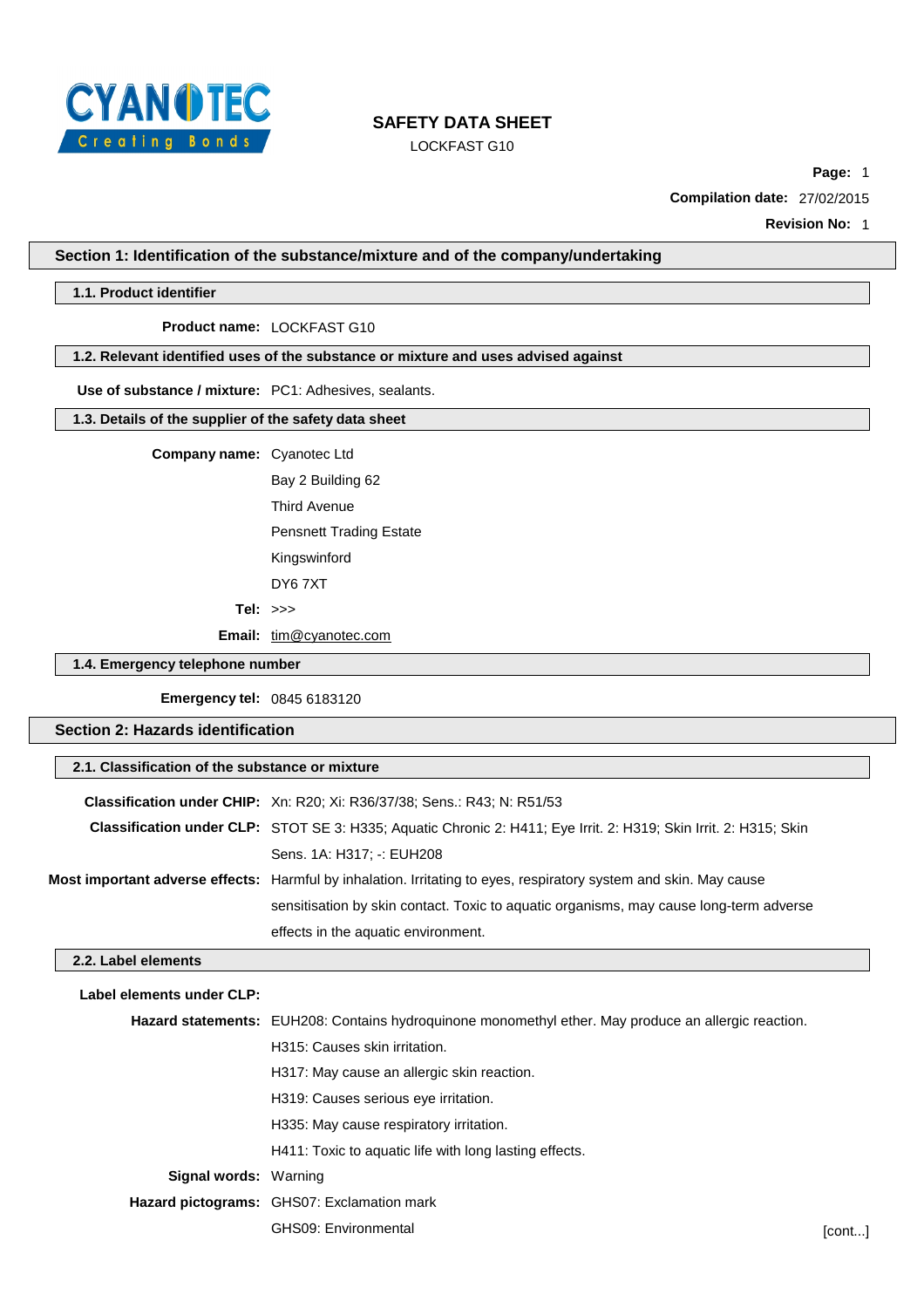LOCKFAST G10

**Precautionary statements:** P271: Use only outdoors or in a well-ventilated area.

P280: Wear protective gloves/protective clothing/eye protection/face protection. P304+340: IF INHALED: Remove victim to fresh air and keep at rest in a position comfortable for breathing. P305+351+338: IF IN EYES: Rinse cautiously with water for several minutes. Remove contact lenses, if present and easy to do. Continue rinsing. P312: Call a POISON CENTER or doctor if you feel unwell. P321: Specific treatment (see instructions on this label).

# **Label elements under CHIP:**

**Hazard symbols:** Harmful.

Dangerous for the environment.

|--|--|

| <b>Risk phrases:</b> R20: Harmful by inhalation.                                                          |
|-----------------------------------------------------------------------------------------------------------|
| R36/37/38: Irritating to eyes, respiratory system and skin.                                               |
| R43: May cause sensitisation by skin contact.                                                             |
| R51/53: Toxic to aquatic organisms, may cause long-term adverse effects in the aquatic                    |
| environment.                                                                                              |
| <b>Safety phrases:</b> S24: Avoid contact with skin.                                                      |
| S37: Wear suitable gloves.                                                                                |
| S61: Avoid release to the environment. Refer to special instructions / safety data sheets.                |
| Precautionary phrases: Contains hydroquinone monomethyl ether, 1-acetyl-2-phenylhydrazine. May produce an |
| allergic reaction.                                                                                        |

#### **2.3. Other hazards**

**PBT:** This product is not identified as a PBT/vPvB substance.

## **Section 3: Composition/information on ingredients**

# **3.2. Mixtures**

#### **Hazardous ingredients:**

BISPHENOL A ETHOXYLATE DIMETHACRYLATE

| <b>EINECS</b><br>____ | CAS | $\cdots$<br>cation<br>பட<br>سماء<br>$\sim$ $\sim$<br>$\sim$ $\sim$ $\sim$ $\sim$ $\sim$ | .<br>aliur<br>$\sim$<br>$\overline{a}$<br>┚┖<br>$\sim$ |  |
|-----------------------|-----|-----------------------------------------------------------------------------------------|--------------------------------------------------------|--|
|                       |     |                                                                                         |                                                        |  |

**Page:** 2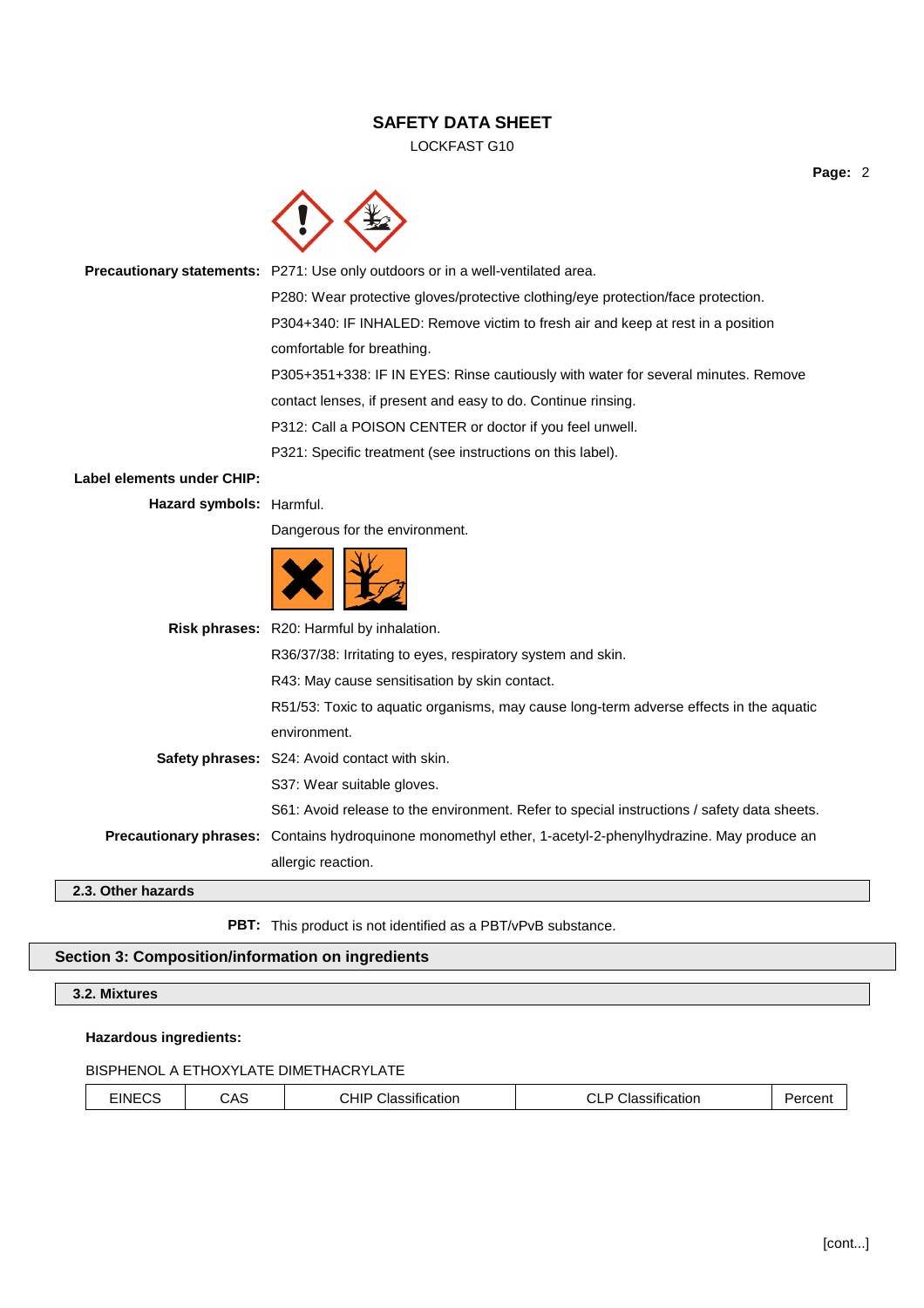# LOCKFAST G10

| 41637-38-1 | Xi: R36/37/38: Sens.: R43 | Skin Irrit. 2: H315: Skin Sens. 1A:  | 10-30% |
|------------|---------------------------|--------------------------------------|--------|
|            |                           | H317; Eye Irrit. 2: H319; STOT SE 3: |        |
|            |                           | H <sub>335</sub>                     |        |

# 1,1'-(METHYLENEDI-P-PHENYLENE) BISMALEIMIDE

| 13676-54-5 | T: R23; Xi: R36/37/38; Sens.: R43;<br>N: R50/53 | Skin Sens. 1A: H317; Eye Irrit. 2:<br>H319; Skin Irrit. 2: H315; STOT SE 3:    | $1 - 10\%$ |
|------------|-------------------------------------------------|--------------------------------------------------------------------------------|------------|
|            |                                                 | H335; Acute Tox. 3: H331; Aquatic<br>Acute 1: H400; Aquatic Chronic 1:<br>H410 |            |

## 2-CARBOXYETHYL ACRYLATE

| 246-359-9 | 24615-84-7 | C: R34 | Acute Tox. 4: H302; Aquatic Acute 1: | 1-10% |
|-----------|------------|--------|--------------------------------------|-------|
|           |            |        | H400; Eye Dam. 1: H318; STOT SE 3:   |       |
|           |            |        | H335; Aquatic Chronic 3: H412        |       |

# CUMENE HYDROPEROXIDE

| 201-254-7 | $80 - 15 - 9$ |                            | O: R7; Xn: R21/22; T: R23; C: R34;   Org. Perox. EF: H242; Acute Tox. 3: | 1-10% |
|-----------|---------------|----------------------------|--------------------------------------------------------------------------|-------|
|           |               | Xn: R48/20/22; N: R51/53 X | H331; Acute Tox. 4: H312; Acute Tox. 4:                                  |       |
|           |               |                            | H302; STOT RE 2: H373; Skin Corr.                                        |       |
|           |               |                            | 1B: H314                                                                 |       |

# N,N-DIMETHYL-P-TOLUIDINE - REACH registered number(s): 01-2119937766-23

| 202-805-4 | 99-97-8 | T: R23/24/25: Xn: R33: -: R52/53 | Acute Tox. 3: H331; Acute Tox. 3: H311; | <1% |
|-----------|---------|----------------------------------|-----------------------------------------|-----|
|           |         |                                  | Acute Tox. 3: H301; STOT RE 2: H373;    |     |
|           |         |                                  | Aquatic Chronic 3: H412                 |     |

## **Section 4: First aid measures**

## **4.1. Description of first aid measures**

**Skin contact:** Remove all contaminated clothes and footwear immediately unless stuck to skin. Wash immediately with plenty of soap and water.

**Eye contact:** Bathe the eye with running water for 15 minutes. Consult a doctor.

**Ingestion:** Wash out mouth with water. Consult a doctor.

**Inhalation:** Remove casualty from exposure ensuring one's own safety whilst doing so. Consult a doctor.

## **4.2. Most important symptoms and effects, both acute and delayed**

**Skin contact:** There may be irritation and redness at the site of contact.

**Eye contact:** There may be irritation and redness. The eyes may water profusely.

**Ingestion:** There may be soreness and redness of the mouth and throat.

**Inhalation:** There may be irritation of the throat with a feeling of tightness in the chest. Exposure may cause coughing or wheezing.

**Delayed / immediate effects:** Immediate effects can be expected after short-term exposure.

## **4.3. Indication of any immediate medical attention and special treatment needed**

**Immediate / special treatment:** Eye bathing equipment should be available on the premises.

**Page:** 3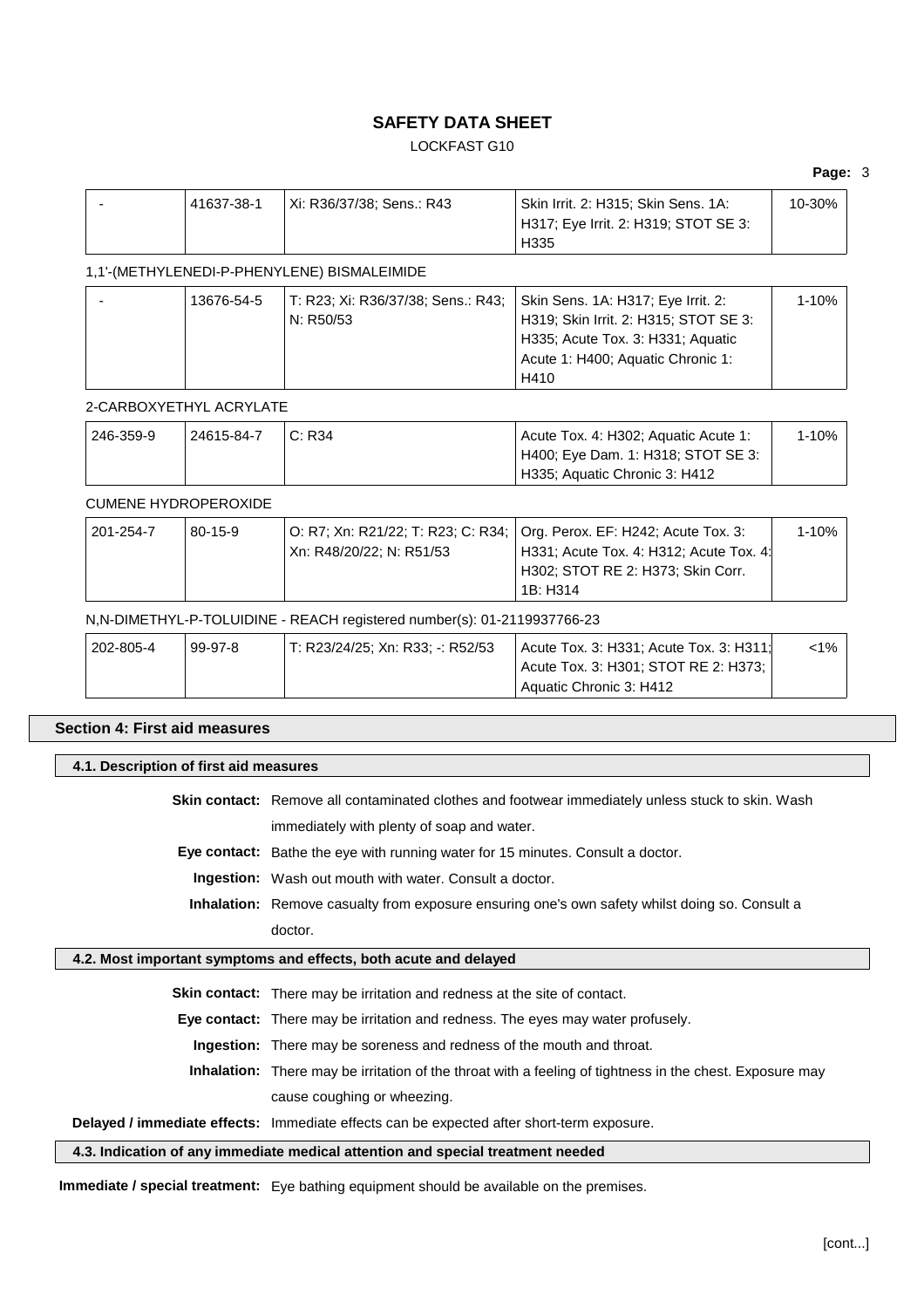#### LOCKFAST G10

**Page:** 4

#### **Section 5: Fire-fighting measures**

#### **5.1. Extinguishing media**

**Extinguishing media:** Suitable extinguishing media for the surrounding fire should be used. Use water spray to cool containers.

#### **5.2. Special hazards arising from the substance or mixture**

**Exposure hazards:** In combustion emits toxic fumes.

## **5.3. Advice for fire-fighters**

**Advice for fire-fighters:** Wear self-contained breathing apparatus. Wear protective clothing to prevent contact with skin and eyes.

**Section 6: Accidental release measures**

#### **6.1. Personal precautions, protective equipment and emergency procedures**

**Personal precautions:** Refer to section 8 of SDS for personal protection details. If outside do not approach from downwind. If outside keep bystanders upwind and away from danger point. Mark out the contaminated area with signs and prevent access to unauthorised personnel. Turn leaking containers leak-side up to prevent the escape of liquid.

## **6.2. Environmental precautions**

**Environmental precautions:** Do not discharge into drains or rivers. Contain the spillage using bunding.

#### **6.3. Methods and material for containment and cleaning up**

**Clean-up procedures:** Absorb into dry earth or sand. Transfer to a closable, labelled salvage container for

disposal by an appropriate method.

## **6.4. Reference to other sections**

**Reference to other sections:** Refer to section 8 of SDS.

#### **Section 7: Handling and storage**

#### **7.1. Precautions for safe handling**

**Handling requirements:** Avoid direct contact with the substance. Ensure there is sufficient ventilation of the area. Do not handle in a confined space. Avoid the formation or spread of mists in the air.

#### **7.2. Conditions for safe storage, including any incompatibilities**

**Storage conditions:** Store in cool, well ventilated area. Keep container tightly closed. The floor of the storage room must be impermeable to prevent the escape of liquids.

**Suitable packaging:** Polyethylene. Do not use steel containers.

#### **7.3. Specific end use(s)**

**Specific end use(s):** No data available.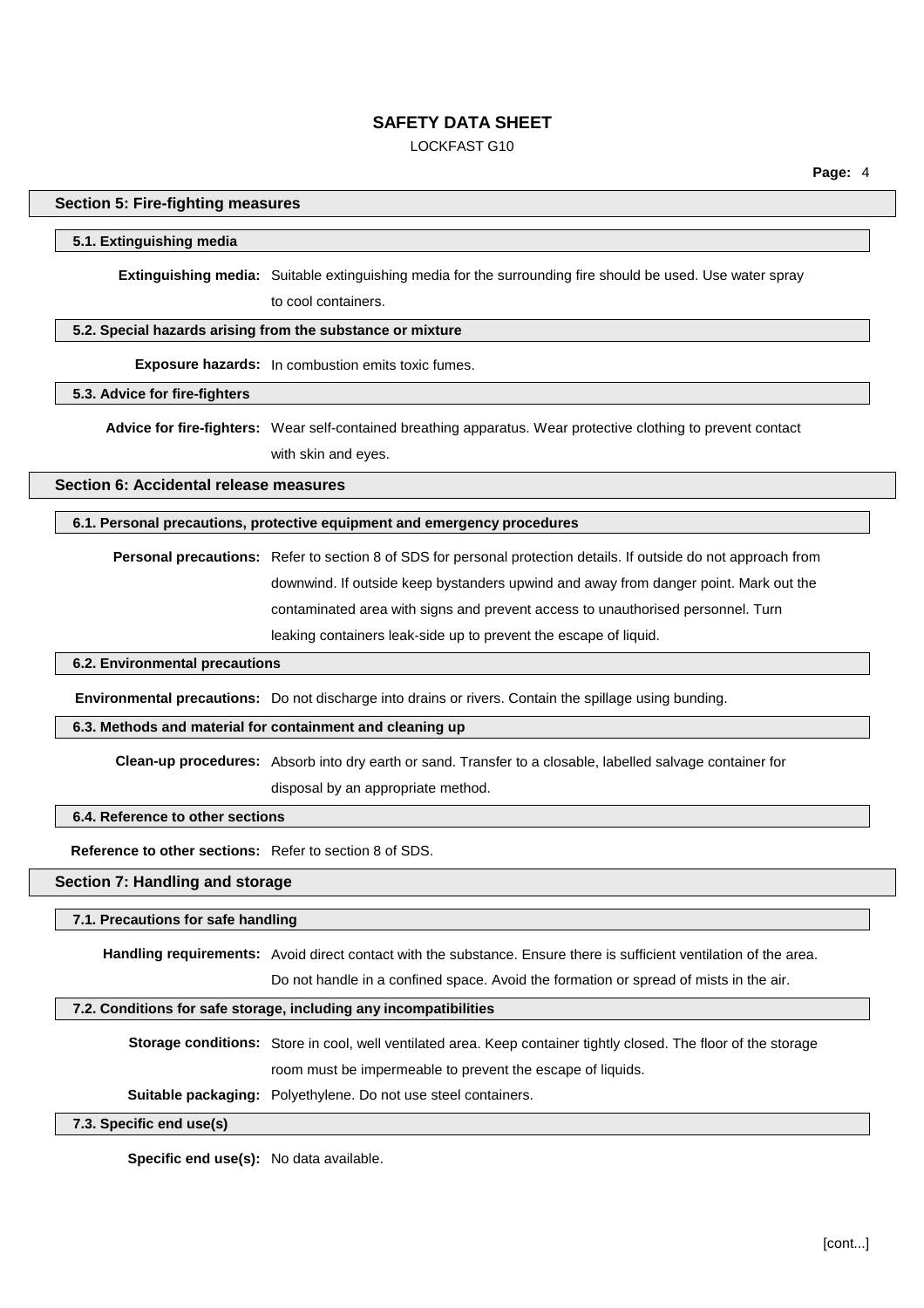## LOCKFAST G10

**Page:** 5

#### **Section 8: Exposure controls/personal protection**

#### **8.1. Control parameters**

**Workplace exposure limits:** No data available.

#### **DNEL/PNEC Values**

**DNEL / PNEC** No data available.

# **8.2. Exposure controls Engineering measures:** Ensure there is sufficient ventilation of the area. The floor of the storage room must be impermeable to prevent the escape of liquids. **Respiratory protection:** Self-contained breathing apparatus must be available in case of emergency. **Hand protection:** Protective gloves.

**Eye protection:** Safety glasses. Ensure eye bath is to hand.

**Skin protection:** Protective clothing.

## **Section 9: Physical and chemical properties**

#### **9.1. Information on basic physical and chemical properties**

| <b>State: Paste</b>                                     |                                                                |                                     |
|---------------------------------------------------------|----------------------------------------------------------------|-------------------------------------|
| Colour: Red                                             |                                                                |                                     |
|                                                         | <b>Odour:</b> Characteristic odour                             |                                     |
| <b>Evaporation rate:</b> No data available.             |                                                                |                                     |
|                                                         | <b>Oxidising:</b> No data available.                           |                                     |
| Solubility in water: Slightly soluble                   |                                                                |                                     |
|                                                         | Also soluble in: Most organic solvents.                        |                                     |
|                                                         | <b>Viscosity:</b> Highly viscous                               |                                     |
| Kinematic viscosity: $~500,000$                         |                                                                |                                     |
|                                                         | <b>Viscosity test method:</b> Cone and Plate $@$ 25 $°C$ (CPs) |                                     |
| <b>Boiling point/range°C:</b> >35                       | Melting point/range°C: No data available.                      |                                     |
| <b>Flammability limits %: lower:</b> No data available. |                                                                | upper: No data available.           |
| <b>Flash point °C:</b> $>93$                            | Part.coeff. n-octanol/water: No data available.                |                                     |
| Autoflammability°C: No data available.                  |                                                                | Vapour pressure: No data available. |
| Relative density: 1.05                                  |                                                                | <b>pH:</b> Not applicable.          |
|                                                         | <b>VOC g/l:</b> No data available.                             |                                     |

**9.2. Other information**

**Other information:** No data available.

# **Section 10: Stability and reactivity**

**10.1. Reactivity**

**Reactivity:** Stable under recommended transport or storage conditions.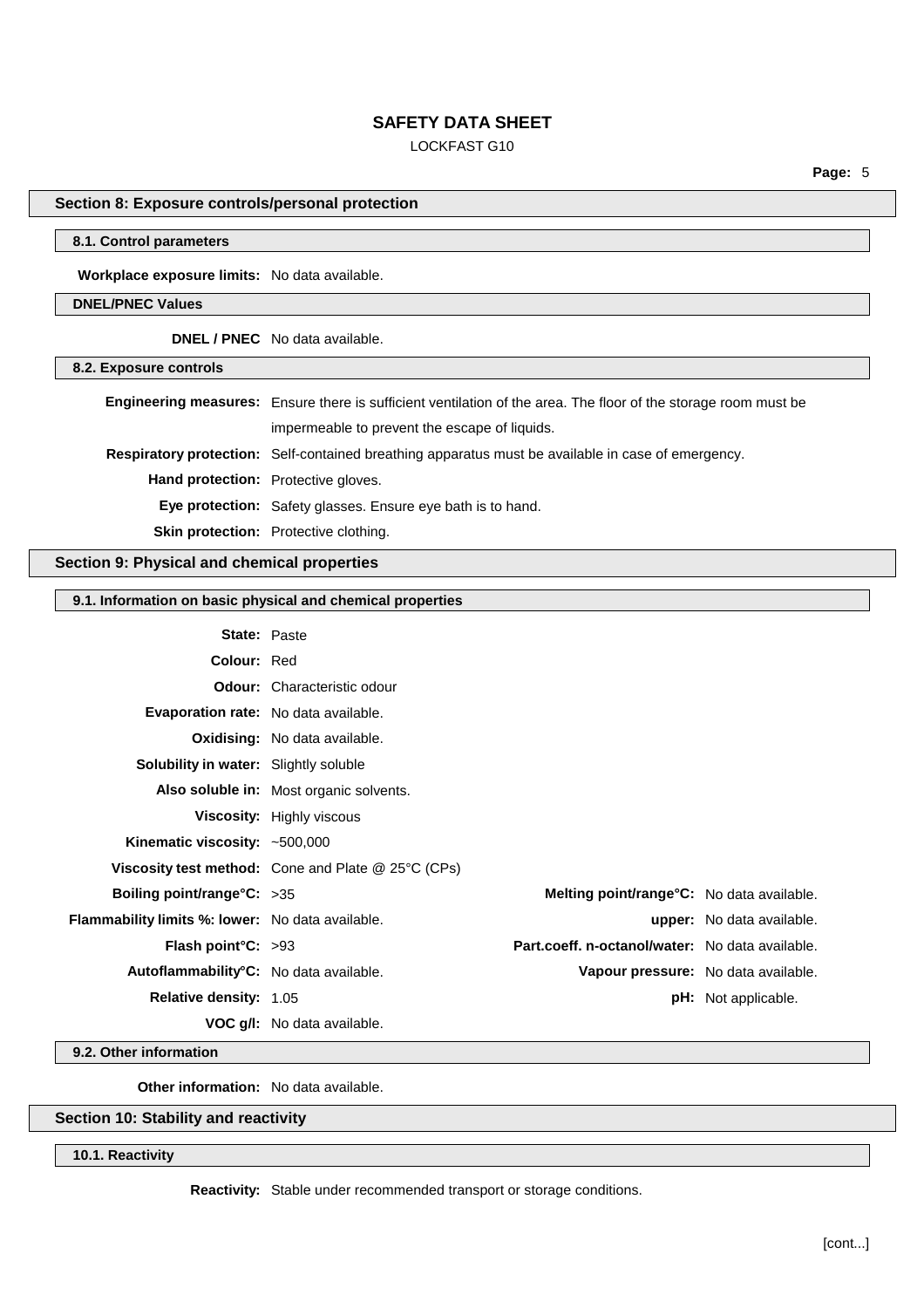## LOCKFAST G10

#### **10.2. Chemical stability**

**Chemical stability:** Stable under normal conditions.

#### **10.3. Possibility of hazardous reactions**

**Hazardous reactions:** Hazardous reactions will not occur under normal transport or storage conditions.

Decomposition may occur on exposure to conditions or materials listed below.

#### **10.4. Conditions to avoid**

**Conditions to avoid:** Heat.

#### **10.5. Incompatible materials**

**Materials to avoid:** Strong oxidising agents. Strong acids.

## **10.6. Hazardous decomposition products**

**Haz. decomp. products:** In combustion emits toxic fumes.

## **Section 11: Toxicological information**

#### **11.1. Information on toxicological effects**

#### **Hazardous ingredients:**

# **CUMENE HYDROPEROXIDE**

| ORL        | <b>MUS</b> | <b>LDLO</b> | 5   | gm/kg |
|------------|------------|-------------|-----|-------|
| ORL        | <b>RAT</b> | LD50        | 382 | mg/kg |
| <b>SCU</b> | RAT        | LD50        | 382 | mg/kg |

#### **N,N-DIMETHYL-P-TOLUIDINE**

| . .<br>$-1$<br><br>.  .  .  .<br>__ | . .<br>- MI |  |
|-------------------------------------|-------------|--|
|-------------------------------------|-------------|--|

## **Relevant effects for mixture:**

| Effect                   | Route       | Basis                 |
|--------------------------|-------------|-----------------------|
| Acute toxicity (harmful) | <b>INH</b>  | Hazardous: calculated |
| Irritation               | OPT INH DRM | Hazardous: calculated |
| Sensitisation            | <b>DRM</b>  | Hazardous: calculated |

#### **Symptoms / routes of exposure**

**Skin contact:** There may be irritation and redness at the site of contact.

**Eye contact:** There may be irritation and redness. The eyes may water profusely.

**Ingestion:** There may be soreness and redness of the mouth and throat.

**Inhalation:** There may be irritation of the throat with a feeling of tightness in the chest. Exposure may cause coughing or wheezing.

**Delayed / immediate effects:** Immediate effects can be expected after short-term exposure.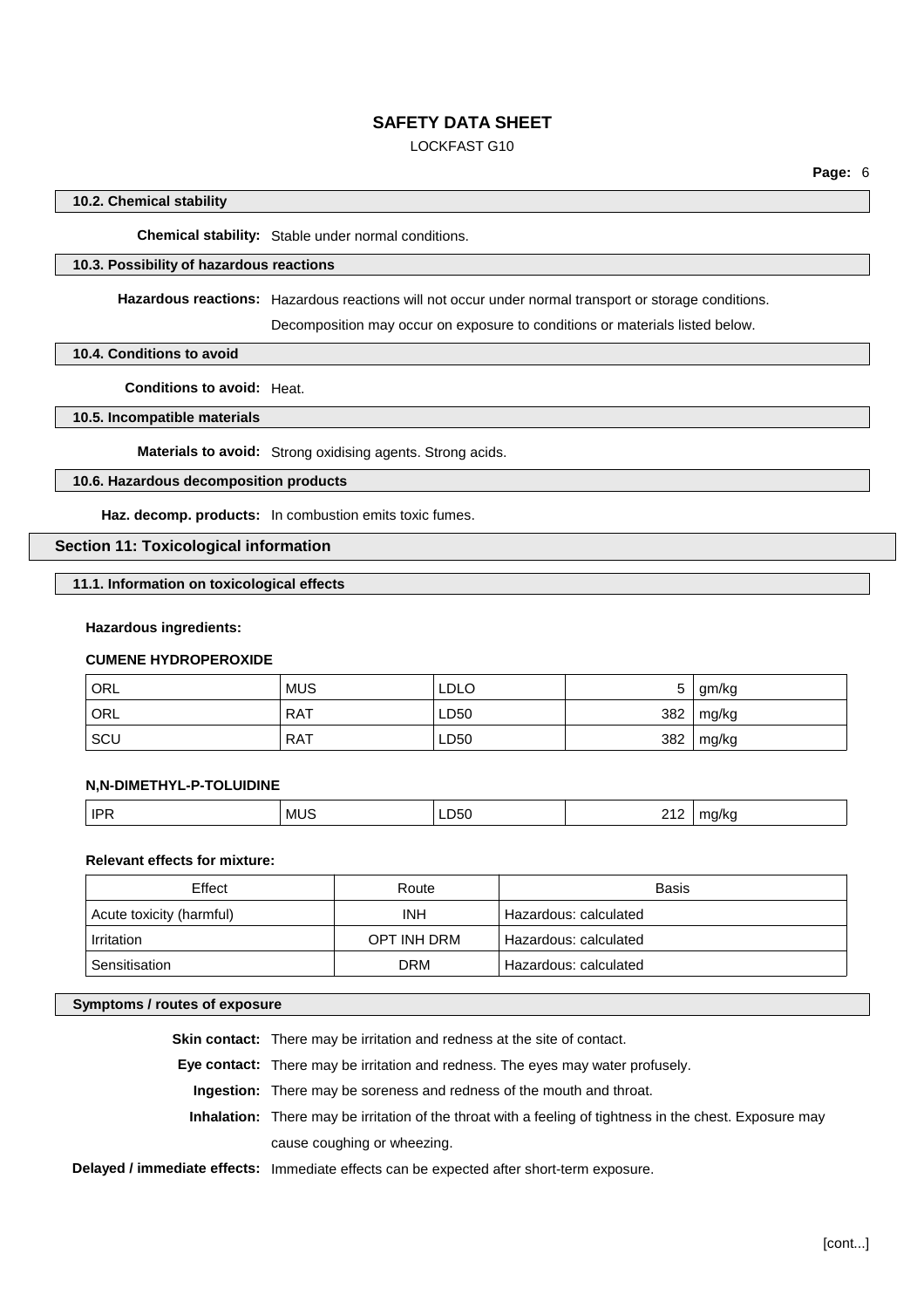# LOCKFAST G10

**Page:** 7

#### **Section 12: Ecological information**

#### **12.1. Toxicity**

**Ecotoxicity values:** No data available.

#### **12.2. Persistence and degradability**

**Persistence and degradability:** Not biodegradable.

**12.3. Bioaccumulative potential**

**Bioaccumulative potential:** Bioaccumulation potential.

**12.4. Mobility in soil**

**Mobility:** Readily absorbed into soil.

**12.5. Results of PBT and vPvB assessment**

**PBT identification:** This product is not identified as a PBT/vPvB substance.

**12.6. Other adverse effects**

**Other adverse effects:** Toxic to aquatic organisms. Toxic to soil organisms.

**Section 13: Disposal considerations**

#### **13.1. Waste treatment methods**

**Disposal operations:** Transfer to a suitable container and arrange for collection by specialised disposal

company.

**NB:** The user's attention is drawn to the possible existence of regional or national regulations regarding disposal.

#### **Section 14: Transport information**

**14.1. UN number**

**UN number:** UN3082

# **14.2. UN proper shipping name**

**Shipping name:** ENVIRONMENTALLY HAZARDOUS SUBSTANCE, LIQUID, N.O.S.

**14.3. Transport hazard class(es)**

**Transport class:** 9

**14.4. Packing group**

**Packing group:** III

**14.5. Environmental hazards**

**Environmentally hazardous:** Yes **Marine Marine Marine Marine Marine Marine Marine Marine Marine Marine Marine Marine Marine Marine Marine Marine Marine Marine Marine Marine Marine**

**14.6. Special precautions for user**

**Special precautions:** No special precautions.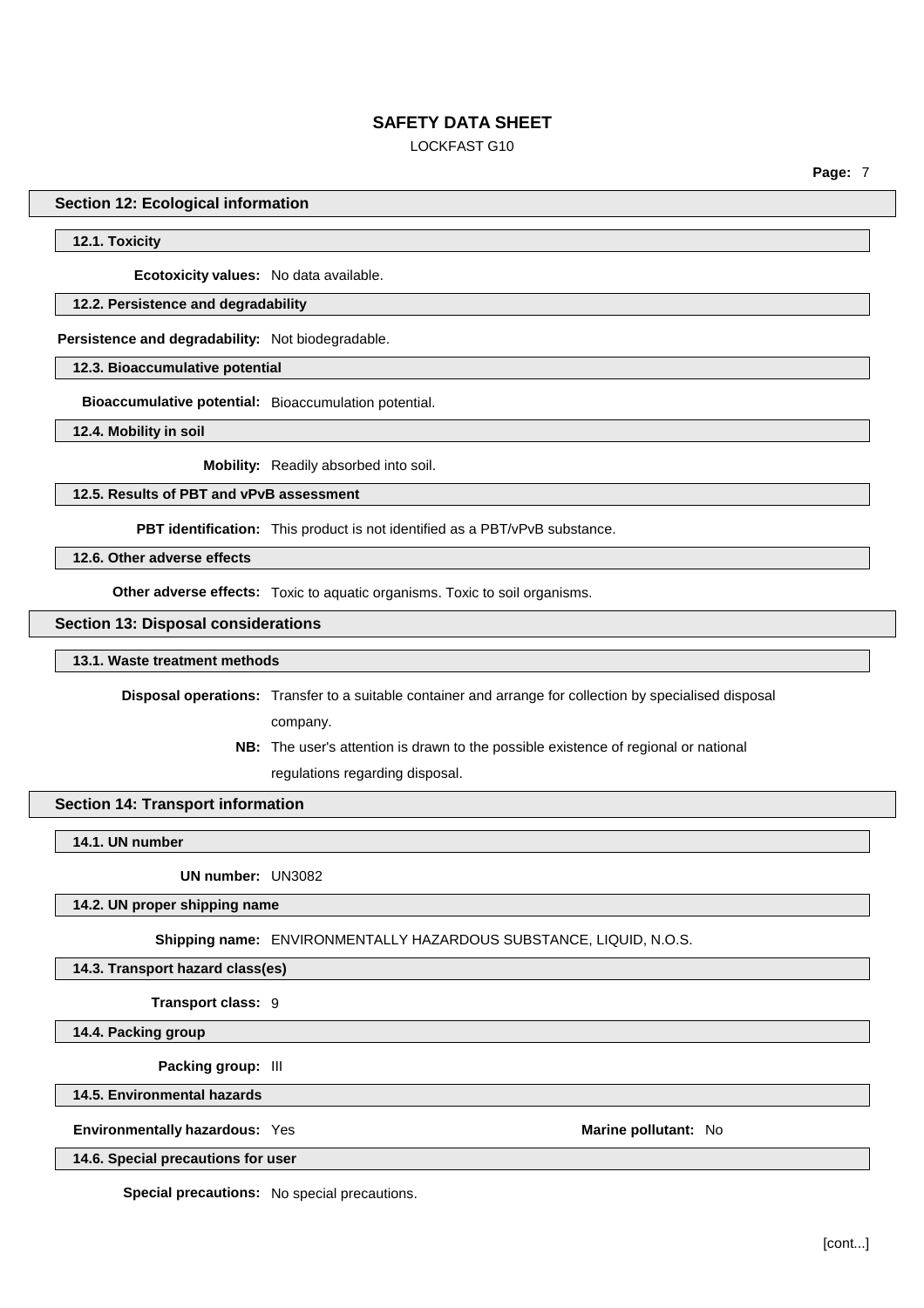# LOCKFAST G10

**Page:** 8

**Tunnel code:** E

**Transport category:** 3

# **Section 15: Regulatory information**

# **15.1. Safety, health and environmental regulations/legislation specific for the substance or mixture**

# **15.2. Chemical Safety Assessment**

## **Section 16: Other information**

| Other information: This safety data sheet is prepared in accordance with Commission Regulation (EU) No                               |
|--------------------------------------------------------------------------------------------------------------------------------------|
| 453/2010.                                                                                                                            |
| * indicates text in the SDS which has changed since the last revision.                                                               |
| Phrases used in s.2 and s.3: EUH208: Contains <name of="" sensitising="" substance="">. May produce an allergic reaction.</name>     |
| H242: Heating may cause a fire.                                                                                                      |
| H301: Toxic if swallowed.                                                                                                            |
| H302: Harmful if swallowed.                                                                                                          |
| H311: Toxic in contact with skin.                                                                                                    |
| H312: Harmful in contact with skin.                                                                                                  |
| H314: Causes severe skin burns and eye damage.                                                                                       |
| H315: Causes skin irritation.                                                                                                        |
| H317: May cause an allergic skin reaction.                                                                                           |
| H318: Causes serious eye damage.                                                                                                     |
| H319: Causes serious eye irritation.                                                                                                 |
| H331: Toxic if inhaled.                                                                                                              |
| H335: May cause respiratory irritation.                                                                                              |
| H373: May cause damage to organs <or affected,="" all="" if="" known="" organs="" state=""> through</or>                             |
| prolonged or repeated exposure <state conclusively="" exposure="" if="" is="" it="" of="" proven="" route="" th="" that<=""></state> |
| no other routes of exposure cause the hazard>.                                                                                       |
| H400: Very toxic to aquatic life.                                                                                                    |
| H410: Very toxic to aquatic life with long lasting effects.                                                                          |
| H411: Toxic to aquatic life with long lasting effects.                                                                               |
| H412: Harmful to aquatic life with long lasting effects.                                                                             |
| R7: May cause fire.                                                                                                                  |
| R20: Harmful by inhalation.                                                                                                          |
| R21/22: Harmful in contact with skin and if swallowed.                                                                               |
| R23/24/25: Toxic by inhalation, in contact with skin and if swallowed.                                                               |
| R23: Toxic by inhalation.                                                                                                            |
| R33: Danger of cumulative effects.                                                                                                   |
| R34: Causes burns.                                                                                                                   |